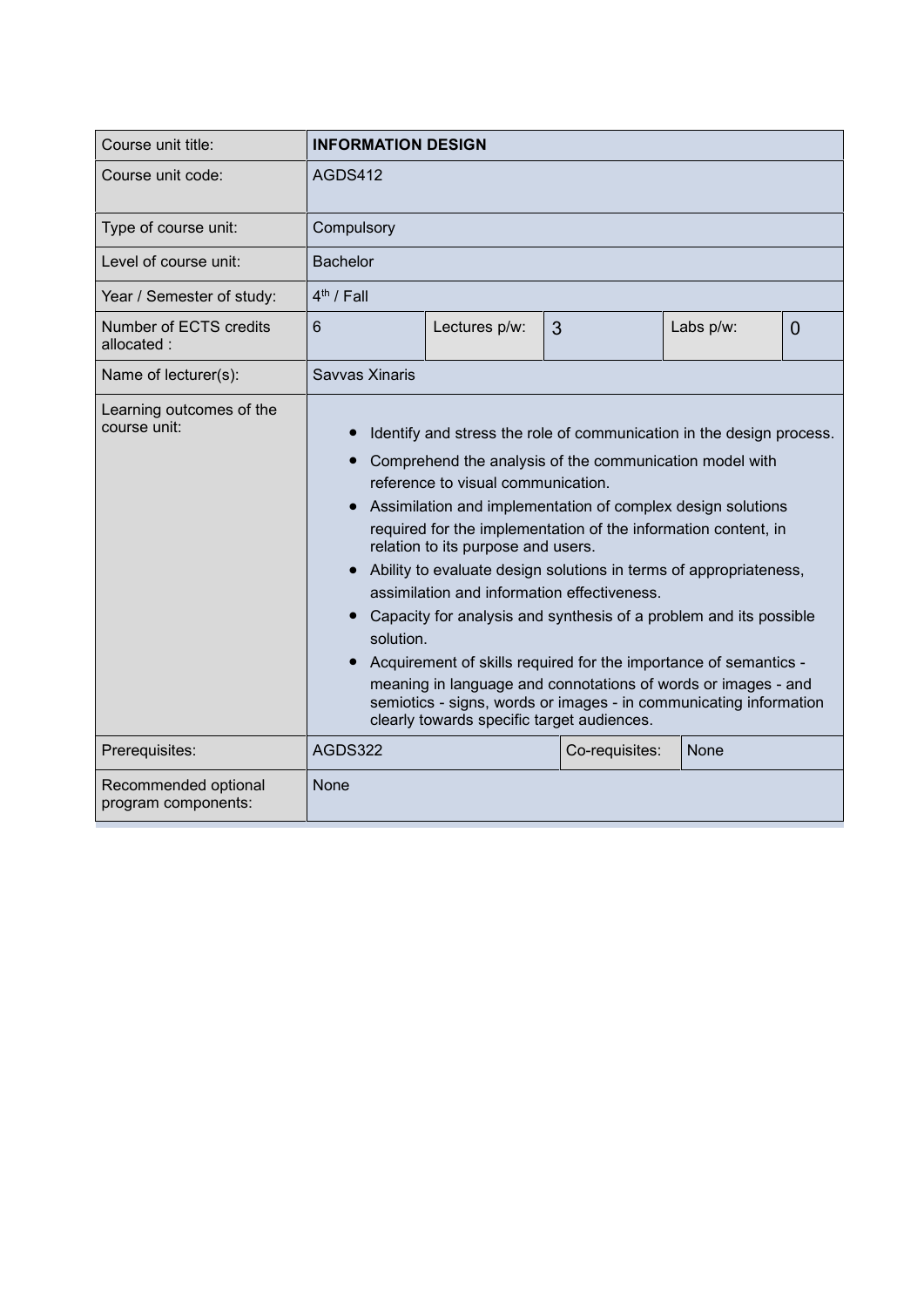| Course contents:                                     | Introduction to the communication process: The role of communication<br>and the development of the visual communication. Semiology and the visual<br>language. The theories of De Saussure, Roland Barthes and Umberto Eco.<br>The Proposal: The need for writing up a proposal. What does a proposal<br>include? The aim and objectives, the background research, the client and<br>the audience, the design management and bibliography.<br>Research in Art and Design: The role and importance of research in art<br>and design. Methods of research. The quantitative and the qualitative<br>research.<br>Interviews: The role of the diagnostic, depth/exploratory and standardised<br>interview in the art and design research process.<br>Questionnaires and Field Research: The role of the diagnostic,<br>depth/exploratory and standardised questionnaires in the art and design<br>research process. Collection of information by observation, qualitative and<br>quantitative research.<br>Design Solutions: The use of various design categories ranging from<br>Signage Design, Wayfinding Systems, Visualization of Data, Indexing and<br>Cataloging, and Visual Identity.<br>Report Writing: Documentation of the complete project in a report.<br>Hierarchy of the project's aim and objectives, the research methodology, the<br>design development and the project evaluation, supported by transcripts of<br>interviews and bibliography.<br>Studio Work: Studio work is carried out involving the whole group and<br>takes place within the whole spectrum of the duration of the course as this<br>is allocated on the weekly schedule. Studio work also includes interim and<br>final critiques. |
|------------------------------------------------------|-------------------------------------------------------------------------------------------------------------------------------------------------------------------------------------------------------------------------------------------------------------------------------------------------------------------------------------------------------------------------------------------------------------------------------------------------------------------------------------------------------------------------------------------------------------------------------------------------------------------------------------------------------------------------------------------------------------------------------------------------------------------------------------------------------------------------------------------------------------------------------------------------------------------------------------------------------------------------------------------------------------------------------------------------------------------------------------------------------------------------------------------------------------------------------------------------------------------------------------------------------------------------------------------------------------------------------------------------------------------------------------------------------------------------------------------------------------------------------------------------------------------------------------------------------------------------------------------------------------------------------------------------------------------------------------------------------------------------|
| Recommended and/or<br>required reading:              | Information Design Workbook: Graphic approaches, solutions, and<br>inspiration + 30 case studies<br>Kim Baer, Rockport (2010)<br><b>Infographics: The Power of Visual Storytelling</b><br>Jason Lankow, Josh Ritchie, Ross Crooks, John Wiley & Sons, Inc. (2012)<br><b>Signage and Wayfinding Design.</b><br>Chris Calroi, David Vanden-Eynden, John Wiley & Sons, Inc. (2015)<br>Making and Breaking the Grid: A Graphic Design Layout Workshop,<br>Timothy Samara, Rockport, 2005<br><b>Visible Signs: An Introduction to Semiotics</b><br>David Crow, Boolmsbury (2015)                                                                                                                                                                                                                                                                                                                                                                                                                                                                                                                                                                                                                                                                                                                                                                                                                                                                                                                                                                                                                                                                                                                                             |
| Textbooks:                                           | No Textbook                                                                                                                                                                                                                                                                                                                                                                                                                                                                                                                                                                                                                                                                                                                                                                                                                                                                                                                                                                                                                                                                                                                                                                                                                                                                                                                                                                                                                                                                                                                                                                                                                                                                                                             |
| References:                                          | GRAFIK MAGAZINE, FRAME, SUITCASE, IDN MAGAZINE,<br>WALLPAPER, ID, CLEAR, TEN, REPOSTE, ACNE PAPER, VAULT,<br>DOMUS, MARK, ESQUIRE, GQ, GRAFIK, CMYK,                                                                                                                                                                                                                                                                                                                                                                                                                                                                                                                                                                                                                                                                                                                                                                                                                                                                                                                                                                                                                                                                                                                                                                                                                                                                                                                                                                                                                                                                                                                                                                    |
| Planned learning activities<br>and teaching methods: | The taught part of the course is delivered through lectures and visual<br>presentations and it is mainly based on project briefing, constant evaluation,<br>short exercises, practical workshops, and extensive group critiques. In-class<br>discussions, inspirational exercises, visual research methodologies,<br>brainstorming techniques and concept development processes are initiated<br>and encouraged. Creative use of computer design along with hand skill<br>methods and use of mediums such as illustration, sketching, drawing,<br>photography and styling etc. are also part of learning activities. Also<br>presentations, briefing and related written material are available on e-<br>learning engine.                                                                                                                                                                                                                                                                                                                                                                                                                                                                                                                                                                                                                                                                                                                                                                                                                                                                                                                                                                                               |